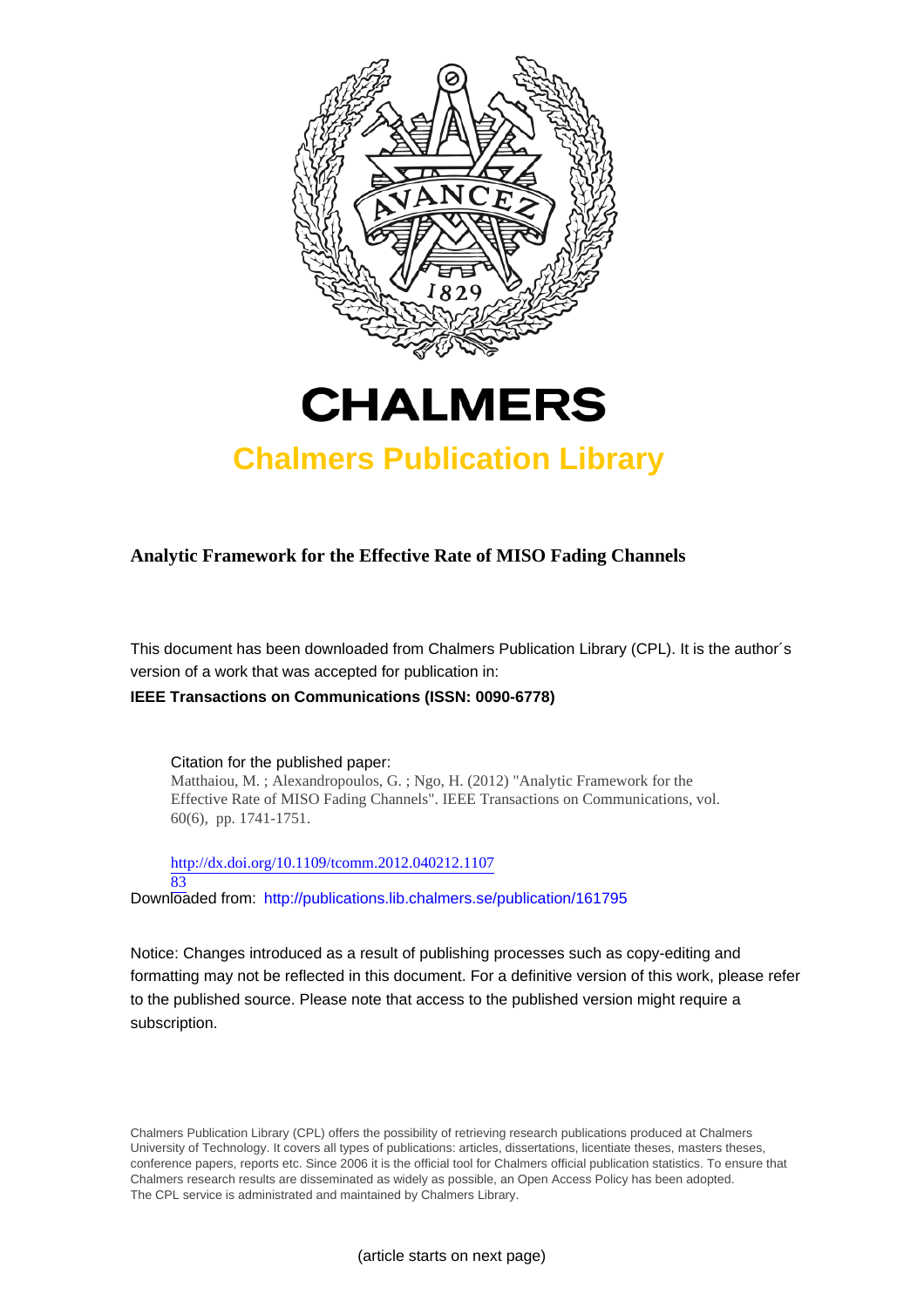# Analytic Framework for the Effective Rate of MISO Fading Channels

Michail Matthaiou, *Member, IEEE,* George C. Alexandropoulos, *Member, IEEE,* Hien Quoc Ngo, *Student Member, IEEE,* and Erik G. Larsson, *Senior Member, IEEE*

*Abstract***—The delay constraints imposed by future wireless applications require a suitable metric for assessing their impact on the overall system performance. Since the classical Shannon's ergodic capacity fails to do so, the so-called effective rate was recently established as a rigorous alternative. While prior relevant works have improved our knowledge on the effective rate characterization of communication systems, an analytical framework encompassing several fading models of interest is not yet available. In this paper, we pursue a detailed effective rate analysis of Nakagami-***m***, Rician and generalized-***K* **multipleinput single-output (MISO) fading channels by deriving new, analytical expressions for their exact effective rate. Moreover, we consider the asymptotically low and high signal-to-noise regimes, for which tractable, closed-form effective rate expressions are presented. These results enable us to draw useful conclusions about the impact of system parameters on the effective rate of different MISO fading channels. All the theoretical expressions are validated via Monte-Carlo simulations.**

*Index Terms***—Delay constraints, effective rate, fading channels, multiple-input single-output (MISO) systems.**

#### I. INTRODUCTION

THE capacity performance and limits of multiple-antenna<br>technologies have been well investigated in the corresponding literature (see [1] and references therein among others). In this context, the typical metric for performance evaluation has been Shannon's ergodic capacity (or outage capacity for non-ergodic channels). However, some of the most important emerging applications (e.g., voice over IP (VoIP), interactive and multimedia streaming, interactive gaming, mobile TV and computing) impose stringent quality of service (QoS) constraints; such constraints typically appear in the

The work of M. Matthaiou has been supported in part by the Swedish Governmental Agency for Innovation Systems (VINNOVA) within the VINN Excellence Center Chase. The work of H. Q. Ngo and E. G. Larsson was supported in part by the Swedish Research Council (VR), the Swedish Foundation for Strategic Research (SSF), and ELLIIT. E. G. Larsson is a Royal Swedish Academy of Sciences (KVA) Research Fellow supported by a grant from the Knut and Alice Wallenberg Foundation. Part of the paper has been presented at the IEEE Sensor and Multichannel Signal Processing Workshop (SAM), Hoboken, NJ, June 2012.

M. Matthaiou is with the Department of Signals and Systems, Chalmers University of Technology, 412 96, Gothenburg, Sweden (e-mail: michail.matthaiou@chalmers.se).

G. C. Alexandropoulos is with the Athens Information Technology (AIT), 19.5 km Markopoulo Ave., 19002, Athens, Greece (e-mail: alexandg@ait.gr).

H. Q. Ngo and E. G. Larsson are with the Department of Electrical Engineering (ISY), Linköping University, 581 83, Linköping, Sweden (e-mail: {nqhien, erik.larsson}@isy.liu.se).

Digital Object Identifier 10.1109/TCOMM.2012.09.110783

form of constraints on queuing delays or queue lengths. These applications are inherently delay-sensitive, which implies that the data will expire if it is not successfully delivered within a time frame. As such, a QoS metric that is able to capture the delay constraints of communication systems becomes of vital importance. Unfortunately, the conventional notion of Shannon capacity cannot account for the delay aspect.

Motivated by these observations, the authors in [2] introduced effective capacity as an appropriate metric to quantify the system performance under QoS limitations, such as data rate, delay and delay-violation probability. Since then, this area has attracted considerable research interest following the need of next-generation wireless systems to support diverse QoS requirements and traffic characteristics. More particularly, we first note the works [3]–[7] which explored the effective capacity of different single-antenna communication systems. A plethora of recent works focused on the effective capacity of multiple-antenna communication systems. In this context, [8] investigated the effective capacity of Gaussian quasi-static block-fading multiple-input multiple-output (MIMO) systems in independent and identically distributed (i.i.d.) Rayleigh fading channels. Moreover, [9] derived the optimal precoding scheme with covariance feedback for correlated multiple-input single-output (MISO) systems. Recently, [10] examined in detail the MIMO effective capacity in the high and low signalto-noise (SNR) regimes and demonstrated the interactions between the queuing constraints and spatial dimensions over a wide range of SNR values. Finally, [11] considered the effective capacity of MISO systems by taking into account the effects of spatial correlation. By doing so, it was theoretically shown, using principles of majorization theory, that correlation always reduces effective capacity.

The common characteristic of the above mentioned works [8]–[11], however, is that they adopt the assumption of Rayleigh fading. Although the assumption of Rayleigh fading simplifies extensively the performance analysis of multipleantenna systems, its validity is often violated in practical propagation scenarios [12]. Yet, very little is still known about the effective capacity of multiple-antenna systems in non-Rayleigh fading conditions. In this light, we herein bridge this gap by analytically investigating the effective rate of MISO systems for several more general fading models. In particular, the contributions of this paper can be summarized as:

• We elaborate on three popular channel fading models, namely Nakagami- $m$ , Rician, and generalized- $K$  models, which have been extensively used for the performance

Paper approved by N. C. Beaulieu, the Editor for Wireless Communication Theory of the IEEE Communications Society. Manuscript received November 18, 2011; accepted January 23, 2012.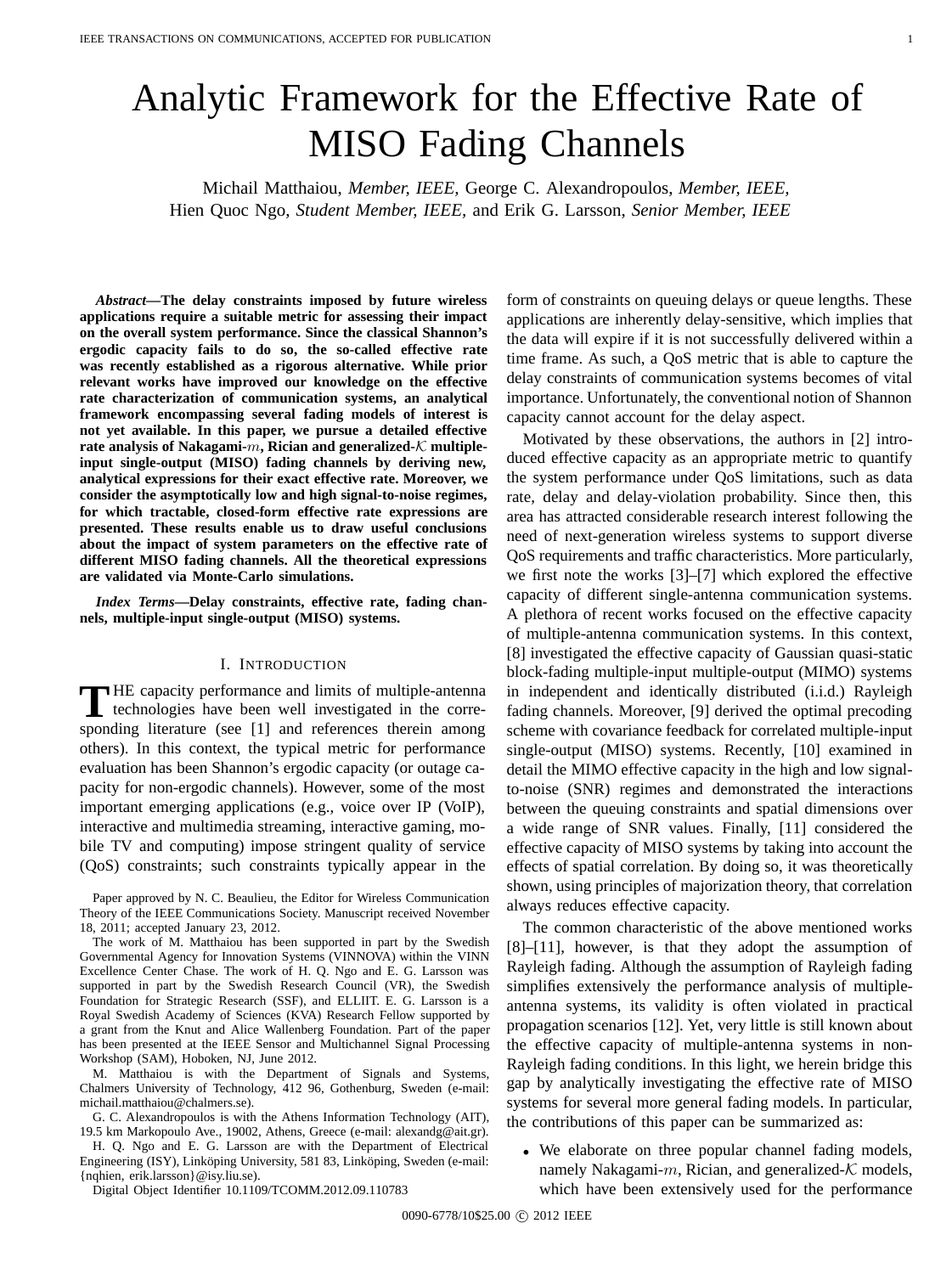analysis of wireless communication systems [12]. For these fading models, new analytical expressions for the exact effective rate are derived. For the particular case of Nakagami- $m$  fading, two novel upper bounds on the effective rate are also proposed. Note that, although the considered models incur significant mathematical challenges, all the presented results can be easily evaluated.

In order to get additional insights into the impact of system parameters, such as delay constraints, fading parameters and number of antennas, we consider the asymptotically low and high-SNR regimes. In these asymptotic cases, we investigate the notions of minimum normalized energy per information bit to reliably convey any positive rate and wideband slope, along with the high-SNR slope and high-SNR power offset, respectively. For these metrics, new tractable expressions are deduced that extend and complement previous results on Rayleigh fading channels. For the sake of completeness, the link of the presented results with previously reported results is also provided.

The rest of the paper is organized as follows: In Section II, the MISO channel model is introduced along with the concepts of effective capacity and effective rate. In Section III, we pursue a detailed effective rate analysis of several fading channel models. A set of numerical results is also provided to validate the theoretical analysis. Finally, Section IV concludes the paper and summarizes the key findings.

*Notation:* We use upper and lower case boldface to denote matrices and vectors, respectively. The symbol  $(\cdot)^{\dagger}$  represents the Hermitian transpose, while  $\text{tr}(\cdot)$  yields the matrix trace the Hermitian transpose, while  $tr(\cdot)$  yields the matrix trace. The expectation of a random variable is denoted as  $E\{\cdot\}$ , and  $Pr(\cdot)$  represents probability. The symbol  $\stackrel{a.s.}{\rightarrow}$  denotes almost sure convergence.

#### II. SYSTEM MODEL

We consider a MISO system with  $N_t$  transmit antennas whose complex input-output relationship can be expressed as

$$
y = \mathbf{h}\mathbf{x} + n \tag{1}
$$

where  $\mathbf{h} \in \mathbb{C}^{1 \times N_t}$  represents the MISO channel fading vector, while  $\mathbf{x} \in \mathbb{C}^{N_t \times 1}$  and *n* denote the transmitted vector and the complex additive white Gaussian noise (AWGN) term with zero-mean and variance  $N_0$ , respectively. According to [2], the effective capacity is defined as the maximum constant arrival rate that a given service process can support in order to guarantee a statistical QoS requirement, specified by the QoS exponent  $\theta$ . Assuming block fading channels, the effective capacity is defined as [8]

$$
a(\theta) = -\frac{1}{\theta T} \ln \{ \mathbb{E} \{ \exp(-\theta T C) \} \}, \ \theta \neq 0 \tag{2}
$$

where  $T$  is the block-length,  $C$  is the transmission rate which is a random variable (RV), and the expectation is taken over C. It is noted that the parameter  $\theta$  determines to so-called asymptotic decay-rate of the buffer occupancy and is given by

$$
\theta = -\lim_{x \to \infty} \frac{\ln \Pr[L > x]}{x} \tag{3}
$$

where  $L$  is the equilibrium queue-length of the buffer at the transmitter [2]. Then, assuming that the transmitter sends uncorrelated circularly symmetric zero-mean complex Gaussian signals and uniform power allocation across the transmit antennas, the effective rate can be succinctly expressed as follows<sup>1</sup>

$$
\mathcal{R}(\rho,\theta) = -\frac{1}{A}\log_2\left(\mathbb{E}\left\{ \left(1 + \frac{\rho}{N_t}\mathbf{h}\mathbf{h}^\dagger\right)^{-A}\right\}\right) \text{ bits/s/Hz}
$$
\n(4)

where  $A \triangleq \theta T B / \ln 2$ , with B denoting the bandwidth of the system while a is the system transmit SNR. Evidently the system, while  $\rho$  is the average transmit SNR. Evidently, for  $\theta = 0$ , i.e., no delay constraints, the effective capacity coincides with the well established concept of ergodic rate of the corresponding wireless channel.

#### III. EFFECTIVE RATE ANALYSIS OF FADING CHANNELS

In this section, we present a detailed effective rate analysis of three popular fading channel models, namely Nakagami- $m$ , Rician and generalized- $K$ , assuming i.i.d. fading across the transmit antennas. Note that the scenarios of non-identically distributed or correlated fading can be addressed using the same methodologies as in the following. Such an analysis remains an important topic for further work, though we do not pursue it further in this paper.

#### *A. Nakagami-*m *fading channels*

The Nakagami- $m$  distribution, where  $m$  is the Nakagami $m$  factor, is a general fading model that includes the onesided Gaussian distribution (for  $m = 1/2$ ) and the Rayleigh distribution  $(m = 1)$  as special cases [13]. It has been demonstrated that it often yields good fit with measured data in various land-mobile [14] and indoor-mobile multipath propagation environments [15], [16]. In this case, the entries of the channel vector **h** are i.i.d. Nakagami-m RVs with parameters m and  $\Omega$ , where  $\Omega$  is the average fading power. Then, the probability density function (p.d.f.) of  $x = |h_k|^2$ <br>  $(k-1, N_k)$  where  $h_k$  is the k-th entry of h is given by  $(k = 1, \ldots, N_t)$ , where  $h_k$  is the k-th entry of **h**, is given by

$$
p(x) = \frac{x^{m-1}}{\Gamma(m)} \left(\frac{m}{\Omega}\right)^m \exp\left(-\frac{m}{\Omega}x\right), \quad m \ge 0.5, \ \Omega \ge 0 \tag{5}
$$

 $p(x) = \frac{1}{\Gamma(m)} \left( \frac{\Omega}{\Omega} \right)$  exp $\left( -\frac{\Omega}{\Omega} x \right)$ ,  $m \ge 0.5$ ,  $\Omega \ge 0$  (3)<br>where  $\Gamma(x) = \int_0^\infty t^{x-1} \exp(-t) dt$  represents the Gamma function [17, Eq. (8.310.1)].

*1) Exact analysis:* We first consider the exact effective rate  $\mathcal{R}(\rho,\theta)$  as follows:

*Proposition 1:* For Nakagami-m fading, the effective rate of MISO channels is given by

$$
\mathcal{R}(\rho,\theta) = \frac{mN_t}{A} \log_2 \left(\frac{\Omega \rho}{mN_t}\right)
$$

$$
-\frac{1}{A} \log_2 \left(U\left(mN_t; mN_t + 1 - A; \frac{mN_t}{\Omega \rho}\right)\right) \tag{6}
$$

<sup>1</sup>Henceforth, we will be using the terminology *effective rate* instead of *effective capacity*, since we perform no optimization over the input covariance matrix  $\mathbf{Q} = \mathbf{E}\{\mathbf{x}\mathbf{x}^{\dagger}\}\$ . For a detailed discussion, interested readers are referred to [10].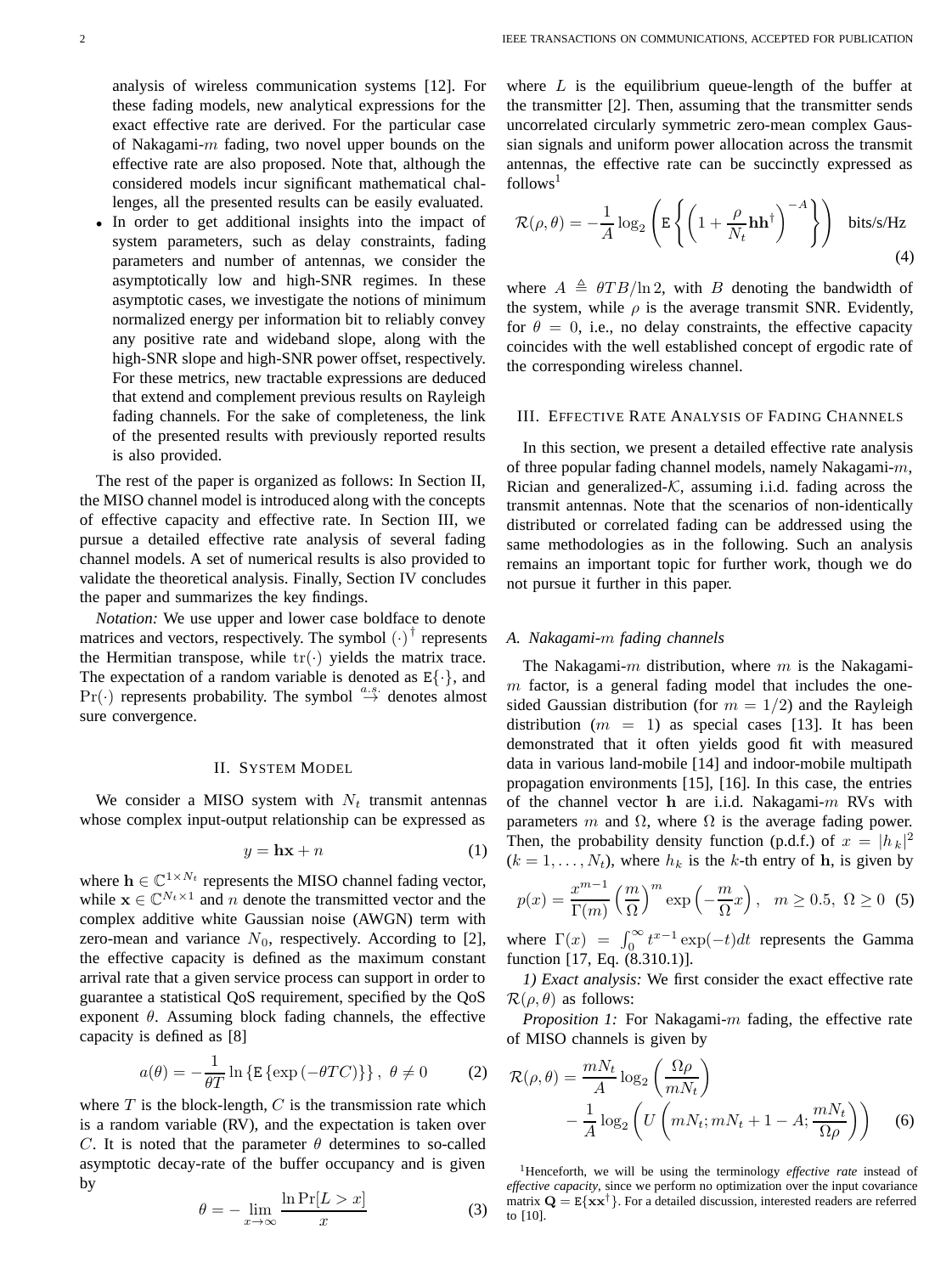$$
= \log_2\left(\frac{\Omega\rho}{mN_t}\right) - \frac{1}{A}\log_2\left(U\left(A;A+1-mN_t;\frac{mN_t}{\Omega\rho}\right)\right)
$$
(7)

where  $U(\cdot)$  is the Tricomi hypergeometric function [18, Eq. (13.1.3)].

*Proof:* In order to evaluate the expectation in (4), we first need to determine the p.d.f. of the sum of  $N_t$  i.i.d. Gamma RVs, defined as  $z = \sum_{k=1}^{N_t} |h_k|^2$ . In general, it is known (see e.g. [19]) that the sum of *n* statistically independent Gamma e.g., [19]) that the sum of  $n$  statistically independent Gamma RVs with shape parameters  ${c_i}_{i=1}^n$  and a common scale parameter b, is also a gamma RV with parameters  $\sum_{k=1}^{n} c_i$ and  $b$ . As such, we can easily obtain for the p.d.f. of  $z$ ,

$$
p(z) = \frac{z^{mN_t - 1}}{\Gamma(mN_t)} \left(\frac{m}{\Omega}\right)^{mN_t} \exp\left(-\frac{mz}{\Omega}\right). \tag{8}
$$

Substituting (8) into (4), we can obtain the desired result in (6) after evaluating the involved integral with the help of the following identity [20, Eq. (39)]

$$
\int_0^\infty (1+ax)^{-\nu} x^{q-1} e^{-px} dx = \frac{\Gamma(q)}{a^q} U\left(q; q+1-\nu; \frac{p}{a}\right).
$$
\n(9)

The proof concludes by recalling Kummer's transformation  $U(a; b; x) = x^{1-b}U(a - b + 1; 2 - b; x)$  [21, Eq. (07.33.17.0007.01)] to obtain (7).

In addition to the exact results given by Proposition 1, we now propose two new analytical upper bounds on the effective rate of Nakagami- $m$  fading channels.

*Theorem 1:* For Nakagami-m fading, the effective rate of MISO channels is upper bounded as  $\mathcal{R}(\rho,\theta) \leq \mathcal{R}_{u1} \leq \mathcal{R}_{u2}$ , with

$$
\mathcal{R}_{u1} = \begin{cases} \frac{\Omega \rho}{\ln 2} {}_{3}F_{1} \left( 1 + m N_{t}, 1, 1; 2, -\frac{\Omega \rho}{m N_{t}} \right) \\ \frac{1}{\ln 2} \exp \left( \frac{m N_{t}}{\Omega \rho} \right) \sum_{k=1}^{m N_{t}} E_{k} \left( \frac{m N_{t}}{\Omega \rho} \right), \ m N_{t} \in \mathbb{Z}^{+} \end{cases}
$$
(10)

$$
\mathcal{R}_{u2} = \log_2 \left( 1 + \Omega \rho \right) \tag{11}
$$

where  ${}_{p}F_{q}(\cdot)$  represents the generalized hypergeometric function with  $p, q \in \mathbb{Z}$  [17, Eq. (9.14.1)], while  $E_n(x) =$  $\int_1^\infty \frac{e^{-xt}}{t^n} dt$  is the exponential integral function [18, Eq. (5.1.4)] of order *n*, for  $n = 0, 1, ...$  and  $Re(x) > 0$ .

*Proof:* The proof is essentially an application of Jensen's inequality. In particular, we can first exploit the fact that  $-\log_2(\cdot)$  is a log-convex function to upper bound the effective rate in (4) according to

$$
\mathcal{R}(\rho,\theta) \le -\frac{1}{A} \mathbb{E} \left\{ \log_2 \left( \left( 1 + \frac{\rho}{N_t} \mathbf{h} \mathbf{h}^\dagger \right)^{-A} \right) \right\} \tag{12}
$$

$$
= \mathbf{E} \left\{ \log_2 \left( 1 + \frac{\rho}{N_t} \mathbf{h} \mathbf{h}^\dagger \right) \right\} \tag{13}
$$

$$
\leq \log_2\left(1 + \frac{\rho}{N_t} \mathbf{E}\left\{\mathbf{h}\mathbf{h}^\dagger\right\}\right) \tag{14}
$$

where (14) follows since  $log_2(\cdot)$  is a concave function. Note that from (13) and (14) we will respectively obtain  $\mathcal{R}_{u1}$  and  $\mathcal{R}_{u2}$ . As such, we can express  $\mathcal{R}_{u1}$ ,  $\mathcal{R}_{u2}$  in the following



Fig. 1. Simulated effective rate, analytical expression and upper bounds against the SNR for Nakagami-m fading  $(N_t = 6, m = 2, \Omega = 2.5)$ .

integral form:

$$
\mathcal{R}_{u1} = \frac{1}{\ln 2} \int_0^\infty \ln \left( 1 + \frac{\rho}{N_t} z \right) p(z) dz \tag{15}
$$

$$
\mathcal{R}_{u2} = \log_2 \left( 1 + \frac{\rho}{N_t} \int_0^\infty z p(z) dz \right). \tag{16}
$$

In order to evaluate the involved integrals, we employ some standard methodologies taken from [22] and [23], and thereafter simplify the results. By doing so, we have for  $\mathcal{R}_{u1}$ 

$$
\mathcal{R}_{u1} = \frac{1}{\Gamma(mN_t)\ln 2} G_{3,2}^{1,3} \left[ \frac{\Omega \rho}{mN_t} \Big|^{1-mN_t,1,1} \right] \tag{17}
$$

where  $G_{p,q}^{r,s}\left[x,\left|\begin{array}{c} \alpha_1,\ldots,\alpha_p\\ \beta_1,\ldots,\beta_q\end{array}\right.\right]$ Eq. (9.301)]. The above formula can be re-expressed with the  $\begin{bmatrix} \alpha_1, ..., \alpha_p \\ \beta_1, ..., \beta_q \end{bmatrix}$  denotes the Meijer's-*G* function [17, aid of [17, Eq. (9.31.5)] according to

$$
G_{3,2}^{1,3}\left[\frac{\Omega\rho}{mN_t}\left| \begin{smallmatrix} 1-mN_t,1,1 \\ & 1,0 \end{smallmatrix} \right.\right]=\frac{\Omega\rho}{mN_t}G_{3,2}^{1,3}\left[\frac{\Omega\rho}{mN_t}\left| \begin{smallmatrix} -mN_t,0,0 \\ 0,-1 \end{smallmatrix} \right.\right].
$$

Then, using [24, Eq. (8.4.51.1)] and the property  $\Gamma(x +$  $1) = x\Gamma(x)$  [18, Eq. (6.1.15)], we can obtain the desired result, in terms of a hypergeometric function, after appropriate simplifications.

Clearly,  $\mathcal{R}_{u1}$  is harder to evaluate but is inherently tighter than  $\mathcal{R}_{u2}$ . Both bounds, however, are independent of the delay constraints while  $\mathcal{R}_{u1}$  is identical to the ergodic capacity of a single-antenna fast-fading channel under Nakagami- $m$  fading conditions. We note that when the number of transmit antennas  $N_t$  grows large, both bounds become exact and equal to  $\mathcal{R}_{u2}$ . This is due to the law of large numbers which states that  $\frac{1}{N_t}$ **hh**<sup>† a.s.</sup> Ω, as  $N_t$  →∞. In essence, in the large-antenna<br>regime the channel behaves equivalently to an AWGN channel regime the channel behaves equivalently to an AWGN channel with SNR  $\Omega \rho$ .

In Fig. 1, the simulated effective rate  $\mathcal{R}(\rho, \theta)$  is plotted against the average transmit SNR,  $\rho$ . The outputs of a Monte-Carlo simulator are compared with the exact analytical expression of Proposition 1 and the upper bounds of (10) and (11), respectively. The match between theory and simulation is excellent in all cases under consideration. More importantly, the effective rate is systematically reduced as the QoS requirements become more stringent, i.e., A gets larger. This is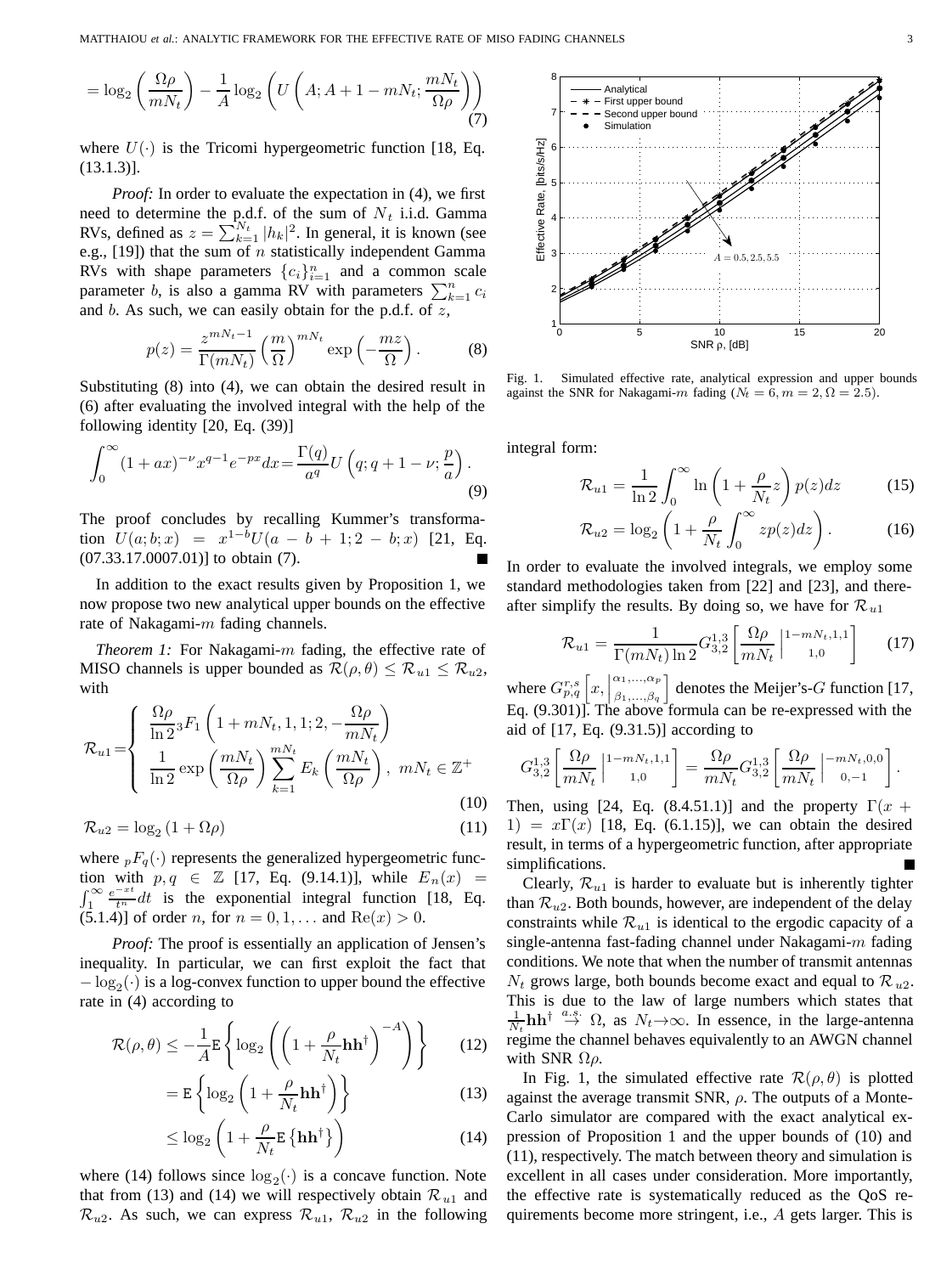consistent with the results reported in [8], [10], [11]. Further, a smaller value of A makes both bounds tighter. For example, for  $A = 0.5$ , both bounds become almost exact across the entire SNR range. This implies that they can very efficiently approximate the effective rate for loose delay constraints.

The above results, though exact, provide limited physical insights into the implications of the system parameters on the effective rate. On this basis, we hereafter consider the asymptotically low and high-SNR regimes. We begin with the former regime:

*2) Low-SNR analysis:* Following the generic methodology of [10], we can assess the low-SNR performance via a secondorder expansion of the effective rate around  $\rho \rightarrow 0^+$  according to

$$
\mathcal{R}(\rho,\theta) = \dot{\mathcal{R}}(0,\theta)\rho + \ddot{\mathcal{R}}(0,\theta)\frac{\rho^2}{2} + o(\rho^2)
$$
 (18)

where  $\mathcal{R}(\rho, \theta)$  and  $\mathcal{R}(\rho, \theta)$  denote the first and second order derivatives of the effective rate (A) with respect to the SNR a derivatives of the effective rate (4) with respect to the SNR  $\rho$ . We point out that these derivative expressions are inherently related with the notions of the *minimum normalized energy per information bit to reliably convey any positive rate* and the *wideband slope* respectively, originally proposed in [25]. For the case of QoS constraints, the latter two metrics are respectively defined as,

$$
\frac{E_b}{N_0}_{\min} \triangleq \lim_{\rho \to 0} \frac{\rho}{\mathcal{R}(\rho, \theta)} = \frac{1}{\dot{\mathcal{R}}(0, \theta)}, \ \mathcal{S}_0 \triangleq -\frac{2 \ln 2 \left[ \dot{\mathcal{R}}(0, \theta) \right]^2}{\ddot{\mathcal{R}}(0, \theta)}.
$$
\n(19)

*Proposition 2:* For Nakagami- $m$  fading, the minimum  $rac{E_b}{N_0}$ and wideband slope  $S_0$  are respectively given by

$$
\frac{E_b}{N_0}_{\text{min}} = \frac{\ln 2}{\Omega} \tag{20}
$$

$$
\mathcal{S}_0 = \frac{2mN_t}{A + 1 + mN_t}.\tag{21}
$$

*Proof:* Omitting explicit details and following a similar line of reasoning as in [11, Appendix I], the first and secondorder derivatives in (19) are given by

$$
\dot{\mathcal{R}}(0,\theta) = \frac{1}{N_t \ln 2} \mathbf{E} \left\{ \mathbf{h} \mathbf{h}^{\dagger} \right\}
$$
\n
$$
\ddot{\mathcal{R}}(0,\theta) = -\frac{A+1}{N_t^2 \ln 2} \mathbf{E} \left\{ \left( \mathbf{h} \mathbf{h}^{\dagger} \right)^2 \right\} + \frac{A}{N_t^2 \ln 2} \left( \mathbf{E} \left\{ \mathbf{h} \mathbf{h}^{\dagger} \right\} \right)^2.
$$
\n(23)

We can then use the following results on the traces of  $N_r \times N_t$ MIMO Nakagami- $m$  fading matrices [26]

$$
\mathbf{E}\left\{\text{tr}\left(\mathbf{H}\mathbf{H}^{\dagger}\right)\right\} = N_r N_t \Omega\tag{24}
$$

$$
\mathbf{E}\left\{\text{tr}\left(\mathbf{H}\mathbf{H}^{\dagger}\right)^{2}\right\} = N_{r}N_{t}\Omega^{2}(N_{t}+N_{r}-1+1/m). \quad (25)
$$

Combining (22), (23) with (24)–(25) for  $N_r = 1$ , we can obtain the desired result after some basic algebraic manipulations.

Interestingly,  $\frac{E_b}{N_0}_{min}$  is independent of the *m*-factor and delay constraints, whereas  $S_0$  is independent of the average power Ω. We note that  $S_0$  is an increasing function in  $N_t$  and m and as such it obtains its minimum value for  $m = 0.5$  and



Fig. 2. Low-SNR effective rate and analytical linear approximation against the transmit energy per bit for Nakagami-m fading ( $N_t = 6, A = 4, \Omega = 1$ 2.5).

its maximum value for  $m \to \infty$ . Thus, we have that

$$
\frac{N_t}{A+1+\frac{N_t}{2}} \le \mathcal{S}_0 \le 2. \tag{26}
$$

On the other hand,  $S_0$  is a monotonically decreasing function in A, which implies that delay constraints reduce wideband slope and, in turn, the effective rate.

In Fig. 2, the simulated low-SNR effective rate and the analytical linear approximation (18) are depicted against the transmit energy per bit  $E_b/N_0$ , for  $N_t = 6, A = 4$ , and  $\Omega = 2.5$ . The graph validates the accuracy of our analytical expressions in (20)–(21). As anticipated, the fading parameter  $m$  affects the rate performance through the wideband slope but not through the minimum  $\frac{E_b}{N_0}$ . In addition, higher m values yield higher rate, although the gap between the corresponding curves decreases as  $m$  increases which implies that its effect becomes less pronounced.

*3) High-SNR analysis:* In the high-SNR regime, we can invoke the following affine expansion of the effective rate, which was originally applied in the context of multiple access systems with random spreading [27] and thereafter in the analysis of MIMO systems [28]:

$$
\mathcal{R}(\rho,\theta) = \mathcal{S}_{\infty} (\log_2 \rho - \mathcal{L}_{\infty}) + o(1)
$$
 (27)

where  $S_{\infty}$  is the so-called *high-SNR slope* in bits/s/Hz per 3-dB units, given by

$$
S_{\infty} = \lim_{\rho \to \infty} \frac{\mathcal{R}(\rho, \theta)}{\log_2 \rho}
$$
 (28)

while  $\mathcal{L}_{\infty}$  is the zero-th order term or *high-SNR power offset*, in 3-dB units, given by

$$
\mathcal{L}_{\infty} = \lim_{\rho \to \infty} \left( \log_2 \rho - \frac{\mathcal{R}(\rho, \theta)}{\mathcal{S}_{\infty}} \right). \tag{29}
$$

*Proposition 3:* For Nakagami-m fading, the high-SNR slope  $S_{\infty}$  is given as

$$
\mathcal{S}_{\infty} = \begin{cases} 1, & A \le mN_t \\ \frac{mN_t}{A}, & A > mN_t \end{cases}
$$
 (30)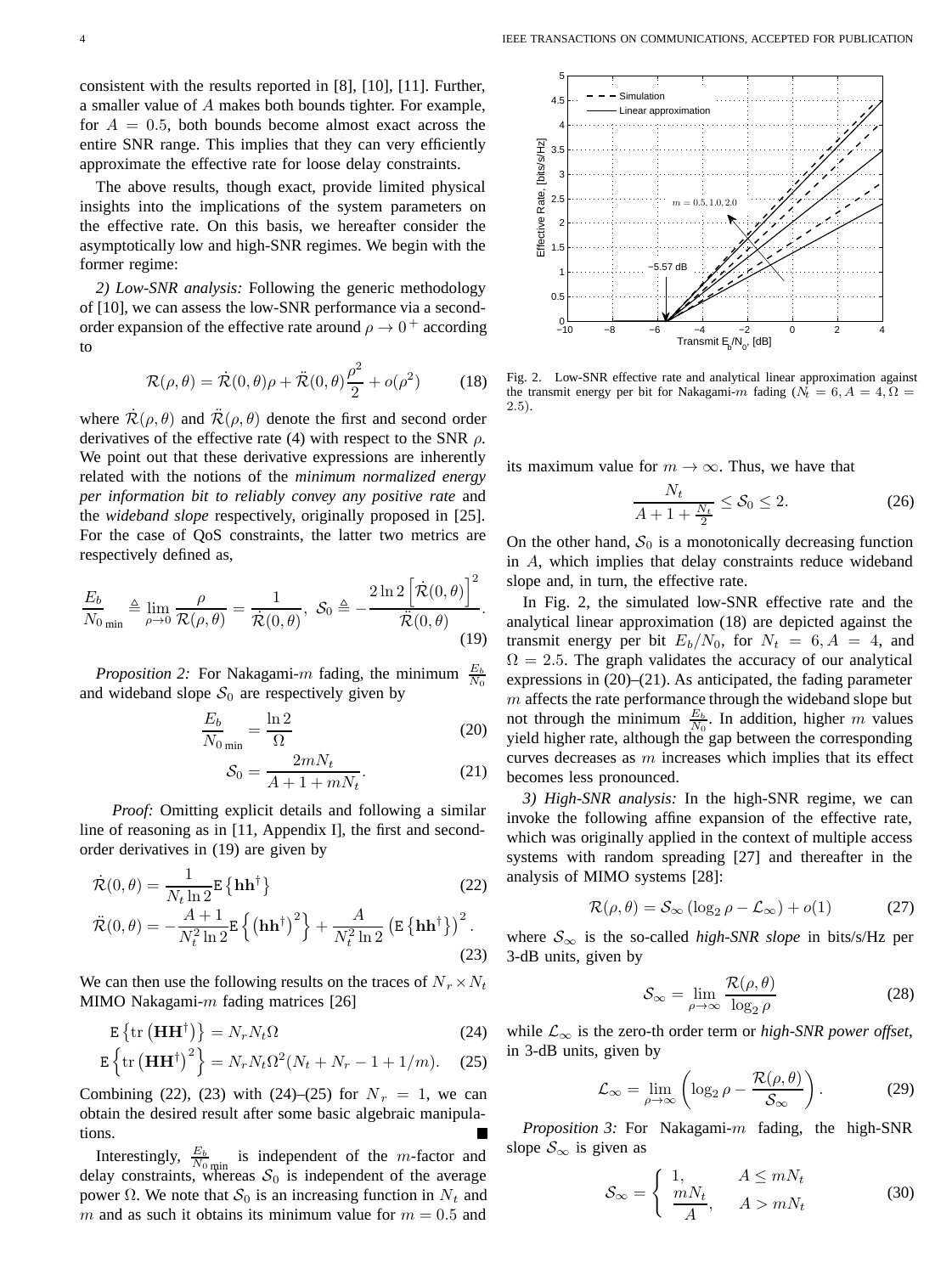

Fig. 3. Exact analytical effective rate and high-SNR approximation against the SNR for Nakagami-m fading ( $m = 2, \Omega = 2.5$ ).

while the power offset  $\mathcal{L}_{\infty}$  is given by (31) at the bottom of the page, where  $\psi(x)$  is the digamma function [17, Eq. (8.360.1)] and  $\gamma = 0.577216$  is the Euler constant.

*Proof:* A detailed proof is given in Appendix A.

The above results indicate that the high-SNR slope is independent of the average power  $\Omega$ , whereas a higher  $\Omega$  tends to increase the effective rate by reducing the power offset. It is interesting to note the similarity of the presented expressions with those reported for Rayleigh fading channels in [11]. In Fig. 3, the exact analytical effective rate expression (7) is plotted against the high-SNR approximation of Proposition 3.

Clearly, the high-SNR approximations are sufficiently tight and become exact even at moderate SNR values. This implies that they can efficiently predict the effective rate over a wide SNR range. When  $A < mN_t$ , we can not increase the high-SNR slope by increasing  $N_t$ . Yet, a larger  $N_t$  will effectively reduce the power offset, thereby yielding higher effective rate. Similarly, we can clearly see that when A increases above  $mN_t$  it has a noticeable impact on the effective rate due to the smaller high-SNR slope. For large and fixed A such that  $A > mN_t$ , an increase in the number of transmit antennas  $N_t$ can compensate for the loss due to the delay constraints. For example, adding  $n$  transmit antennas will linearly increase the high-SNR slope by  $nm/A$ .

*Remark 1:* Our numerical results demonstrated that for  $A \gg mN_t$ , the simulated effective rate may diverge for very large values of the SNR (e.g.,  $\rho > 40$  dB). To address this problem, one can use the following alternative expression for the asymptotic behavior of the Tricomi function [18, Eq.

 $(13.5.10)$ ]

$$
U(a;b;z) = \frac{\Gamma(1-b)}{\Gamma(a)} + \mathcal{O}(|z|^{1-b}), \ 0 < b < 1.
$$
 (32)

Applying (32) on Proposition 3, we can obtain the same results for (30) and (31) with the only difference pertaining to their last branch, which instead of  $mN_t < A$  will be defined as  $mN_t < A < mN_t+1$ . This additional constraint on the values of A guarantees that the numerical results remain consistent.

#### *B. Rician fading channels*

The Rician fading model is suitable when the radio channel is dominated by a direct line-of-sight or specular component. This scenario occurs frequently in microcellular urban and suburban land-mobile [29], as well as picocellular indoor environments [30]. Under these circumstances, the entries of the channel vector **h** are assumed to be i.i.d. Rician RVs with parameters K and  $\Omega$ , where K represents the Rician K-factor and  $\Omega$  the average fading power. The p.d.f. of  $x = |h_k|^2$ <br>  $(k-1, N_k)$  is given by [12, Eq. (2.16)]  $(k = 1, \ldots, N_t)$  is given by [12, Eq. (2.16)]

$$
p(x) = \frac{(1+K)e^{-K}}{\Omega} \exp\left(-\frac{(K+1)x}{\Omega}\right)
$$

$$
\times I_0 \left(2\sqrt{\frac{K(K+1)x}{\Omega}}\right), \quad K, \Omega \ge 0 \tag{33}
$$

where  $I_{\nu}(x)$  is the *v*-th order modified Bessel function of the first kind [17, Eq. (8.405.1)].

*1) Exact analysis:* We first obtain the exact  $\mathcal{R}(\rho, \theta)$  as follows:

*Proposition 4:* For Rician fading, the effective rate of MISO channels is given by

$$
\mathcal{R}(\rho,\theta) = \log_2\left(\frac{\Omega\rho}{(K+1)N_t}\right) + \frac{KN_t}{A\ln 2}
$$

$$
-\frac{1}{A}\log_2\left(\sum_{n=0}^{\infty}\frac{(KN_t)^n}{\Gamma(n+1)}\right)
$$

$$
\times U\left(A;A+1-N_t-n;\frac{(K+1)N_t}{\Omega\rho}\right).
$$
 (34)

*Proof:* The proof relies on the properties of non-central chi-square distributions. For the particular case under consideration, we can directly use the following expression [31, Eq. (5)] for the p.d.f. of the sum of  $N_t$  squared i.i.d. Rician RVs,  $z = \sum_{k=1}^{N_t} |\hat{h}_k|^2$ , given by

$$
\mathcal{L}_{\infty} = \begin{cases}\n\log_2\left(\frac{mN_t}{\Omega}\right) + \frac{1}{A}\log_2\left(\frac{\Gamma(mN_t - A)}{\Gamma(mN_t)}\right), & A < mN_t \\
\log_2\left(\frac{mN_t}{\Omega}\right) + \frac{1}{A}\log_2\left(\frac{\frac{\Omega\rho}{mN_t}}{\Gamma(mN_t)}\right) - \psi(mN_t) - 2\gamma \\
\log_2\left(\frac{mN_t}{\Omega}\right) + \frac{1}{mN_t}\log_2\left(\frac{\Gamma(A - mN_t)}{\Gamma(A)}\right), & A > mN_t.\n\end{cases}
$$
\n(31)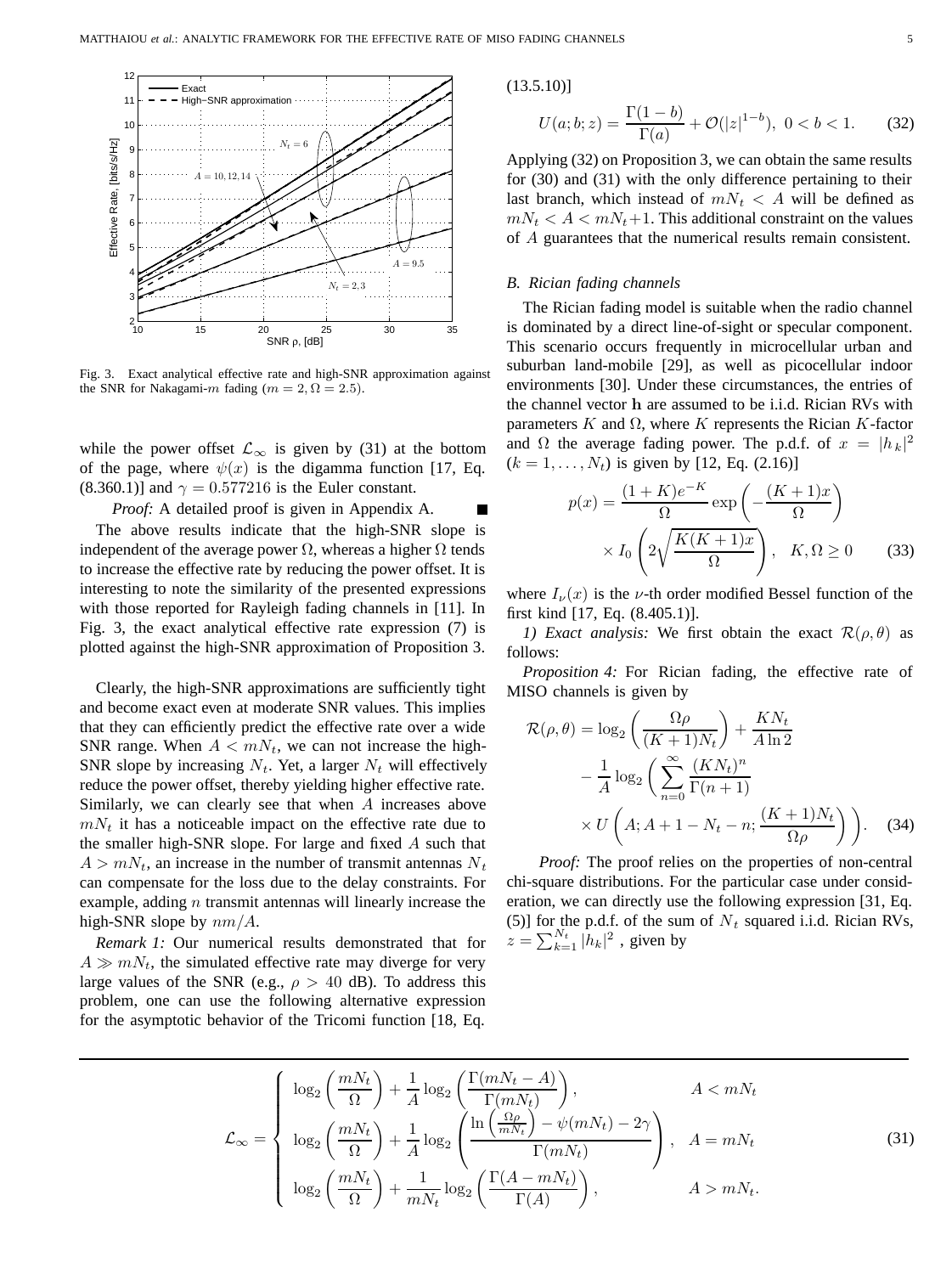$$
p(z) = \frac{(K+1)e^{-KN_t}}{\Omega} \left(\frac{(K+1)z}{KN_t\Omega}\right)^{\frac{N_t-1}{2}}
$$

$$
\times \exp\left(-\frac{(K+1)z}{\Omega}\right) I_{N_t-1} \left(2\sqrt{\frac{K(K+1)N_tz}{\Omega}}\right). \quad (35)
$$

Substituting (35) into (4) and thereafter using the infinite series representation of  $I_0(\cdot)$  from [17, Eq. (8.445.1)], we can obtain the desired result after invoking (9).

In order to evaluate (34) we need to truncate the infinite series. We therefore seek to obtain the truncation error which also demonstrates the series' convergence. Assuming that  $T_0$ − 1 terms are used, the associated truncation error  $E_0$  can be expressed as

$$
E_0 = \sum_{n=T_0}^{\infty} \frac{(KN_t)^n}{\Gamma(n+1)} U\left(A; A+1-N_t-n; \frac{(K+1)N_t}{\Omega \rho}\right)
$$
\n(36)

$$
\langle U\left(A;A+1-N_t-T_0;\frac{(K+1)N_t}{\Omega\rho}\right)\sum_{n=T_0}^{\infty}\frac{(KN_t)^n}{\Gamma(n+1)}
$$
\n(37)

$$
= U\left(A; A+1-N_t-T_0; \frac{(K+1)N_t}{\Omega \rho}\right) \exp(KN_t)
$$

$$
\times \left(1 - \frac{\Gamma(T_0, KN_t)}{\Gamma(T_0)}\right) \tag{38}
$$

with  $\Gamma(p, x) = \int_x^{\infty} t^{p-1} e^{-t} dt$  being the upper incomplete<br>gamma function [17] Eq. (8.350.2)]. Note that from (36) to gamma function [17, Eq. (8.350.2)]. Note that from (36) to (37) we have used the fact that  $U(a, b - n, z)$  is a monotonically decreasing function in  $n$ , while (38) is a result of [18, Eq. (6.5.4)] and [18, Eq. (6.5.29)]

$$
\Gamma(p, x) = \Gamma(p) - x^p \Gamma(p) \exp(-x) \sum_{n=0}^{\infty} \frac{x^n}{\Gamma(p+n+1)}.
$$
 (39)

*2) Low-SNR analysis:* We now investigate the energy efficiency in the low-SNR regime and present tractable results on the parameters dictating the low-SNR performance of MISO Rician fading channels.

*Proposition 5:* For Rician fading, the minimum  $\frac{E_b}{N_0}$  and wideband slope  $S_0$  are respectively given by

$$
\frac{E_b}{N_0}_{\text{min}} = \frac{\ln 2}{\Omega} \tag{40}
$$
\n
$$
\mathcal{S}_0 = \frac{2N_t(K+1)^2}{N_t(K+1)^2 + (A+1)(2K+1)}.
$$

*Proof:* Recalling that  $E\{|h_k|^2\} = \Omega, \forall k = 1, ..., N_t$ , we easily infer that  $E\{\hat{h}\hat{h}^{\dagger}\} = N_{\Omega}$ . The fourth moment of can easily infer that  $E\{\mathbf{h}\mathbf{h}^{\dagger}\} = N_t\Omega$ . The fourth moment of  $|h_k|$  can now be computed according to

$$
E\{|h_k|^4\} = \frac{(1+K)e^{-K}}{\Omega}
$$
  
 
$$
\times \int_0^\infty x^2 \exp\left(-\frac{(K+1)x}{\Omega}\right) I_0\left(2\sqrt{\frac{K(K+1)x}{\Omega}}\right) dx
$$
  
 
$$
= \frac{(2+4K+K^2)\Omega^2}{(K+1)^2}
$$
(42)

where we have used [13, Eq. (50)] to evaluate the integral. As



Fig. 4. Low-SNR effective rate and analytical linear approximation against the transmit energy per bit for Rician fading ( $N_t = 6, A = 4$ ).

a next step, (42) can be used in the following way

$$
E\left\{(\mathbf{h}\mathbf{h}^{\dagger})^{2}\right\} = E\left\{\left(\sum_{k=1}^{N_{t}} |h_{k}|^{2}\right)^{2}\right\}
$$

$$
= \sum_{k=1}^{N_{t}} E\left\{|h_{k}|^{4}\right\} + \sum_{k=1}^{N_{t}} \sum_{j=1, j\neq k}^{N_{t}} E\left\{|h_{k}|^{2}|h_{j}|^{2}\right\} \tag{43}
$$

$$
= \frac{N_t \Omega^2}{(K+1)^2} (2 + 4K + K^2) + N_t (N_t - 1) \Omega^2 \tag{44}
$$

$$
= N_t \Omega^2 \left( N_t + \frac{1}{K+1} + \frac{K}{(K+1)^2} \right).
$$
 (45)

From (43) to (44) we have exploited the independence of  $|h_k|^2$ and  $|h_j|^2$ . The proof then follows trivially by invoking (22)– (23) and simplifying.

Similar to the Nakagami-*m* case,  $\frac{E_b}{N_0}$  is independent of the *K*-factor and delay constraints, while the wideband slope is an increasing function in  $K$ , satisfying

$$
\frac{2N_t}{A+1+N_t} \le \mathcal{S}_0 \le 2. \tag{46}
$$

The lower bound in (46) is attained for  $K = 0$  (i.e. Rayleigh fading), while the unner bound is annopached for  $K \to \infty$ fading), while the upper bound is approached for  $K \to \infty$ (i.e. AWGN channel). It is noteworthy that for the case of no delay constraints  $(A = 0)$ , the wideband slope reduces to

$$
S_0 = \frac{2N_t(K+1)^2}{(N_t+1)(2K+1) + N_t K^2}
$$
(47)

which coincides with [32, Eq. (18)]. It is also worth mentioning that  $S_0$  is a monotonically decreasing function in  $A$ , since we have that

$$
\frac{dS_0}{dA} = -\frac{2N_t(2K+1)(K+1)^2}{((2K+1)(A+1) + N_t(K+1)^2)^2} < 0. \tag{48}
$$

This validates that strict delay constraints tend to reduce the effective rate.

Figure 4 more closely investigates the low-SNR performance of Rician fading channels. As for the Nakagami- $m$ case, the linear approximations remain sufficiently tight across a wide range of SNR values. It is readily seen that a 50%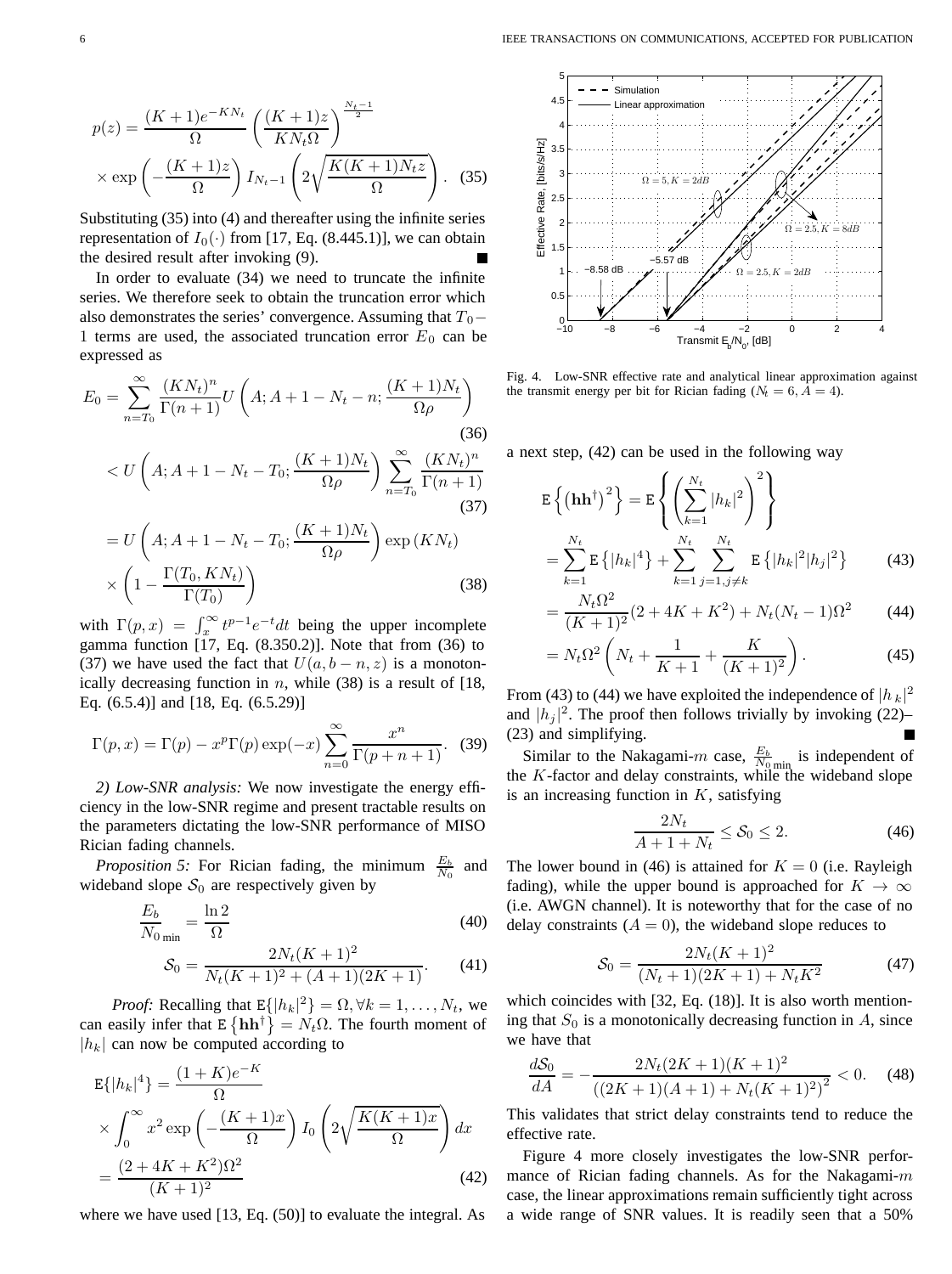increase in the average fading power  $\Omega$  reduces the minimum energy per bit by 3 dB. Meanwhile, a higher  $K$ -factor leaves  $\frac{E_b}{N_0}_{\text{min}}$  unaffected but still increases the effective rate, through an enhanced  $S_0$ . This increase is more pronounced for smaller values of  $K$ . For example, an increase in  $K$  from 0 to 1 will increase the wideband slope by  $1 + (A + 1)/(4N_t + 3(A + 1))$ . We note that these results are in line with those reported in [32].

*3) High-SNR analysis:* The presence of a Tricomi function in the effective rate expression (34) does not allow straightforward algebraic manipulations. As such, the useful parametrization in terms of high-SNR slope and power offset can hardly be implemented. Yet, by considering the initial expression (4) and keeping only the dominant term therein as  $\rho \rightarrow \infty$ , we can obtain the following tractable result.

*Proposition 6:* For Rician fading, the effective rate of MISO channels at high SNRs and for  $A < N_t$  is approximated by

$$
\mathcal{R}^{\infty}(\rho,\theta) \approx \log_2\left(\frac{\rho\Omega}{(K+1)N_t}\right) + \frac{KN_t}{A\ln 2}
$$

$$
-\frac{1}{A}\log_2\left(\frac{\Gamma(N_t - A)}{\Gamma(N_t)}{}_1F_1\left(N_t - A; N_t; KN_t\right)\right). \tag{49}
$$

*Proof:* By taking  $\rho$  large in (4), the proof boils down to the computation of the  $A$ -th negative moment of  $z$ ,  $E\{z^{-A}\}\$ . As a next step, we express the Bessel function in (35) via a hypergeometric function according to [21, Eq.  $(03.02.26.0002.01)]$ 

$$
I_{\nu}(x) = \frac{1}{\Gamma(\nu+1)} \left(\frac{x}{2}\right)^{\nu} {}_{0}F_{1}\left(-;\nu+1;\frac{x^{2}}{4}\right). \tag{50}
$$

Combining (50) with (35), we can obtain the desired result by invoking the following integral identity [17, Eq. (7.522.5)]

$$
\int_0^{\infty} e^{-x} x^{\nu-1} {}_{p}F_q(a_1, \dots, a_p; b_1, \dots, b_q; \alpha x)
$$
  
=  $\Gamma(\nu)_{p+1} F_q(\nu, a_1, \dots, a_p; b_1, \dots, b_q; \alpha)$  (51)

for  $p < q$  and  $\text{Re}(\nu) > 0$ , and simplifying. Note that the condition on the arguments of (51) is satisfied in our setting by taking  $A < N_t$ .

The above result indicates that the high-SNR slope is 1, thereby reflecting the same observations made for the Nakagami- $m$  case. From Proposition 6, it can be also shown that the high-SNR effective rate is a monotonically increasing function in the Rician  $K$ -factor. This is anticipated, since larger values of  $K$  reduce the signal's envelope fluctuations, making fading manifestations more deterministic. We finally note that the effective rate grows logarithmically with the SNR, when  $\rho \to \infty$ .

#### *C. Generalized-*K *fading channels*

The last fading model we are considering is the so-called generalized- $K$  fading model. This is a generic composite model that encompasses both small-scale fading (modeled via the Nakagami- $m$  distribution) and large-scale fading (modeled via the gamma distribution). Its main characteristic is that is analytically friendlier than the classical Nakagami $m$ /lognormal model, thereby lending itself into tractable manipulations. In parallel, it has been demonstrated to effectively

approximate most of the fading and shadowing phenomena occurring in wireless channels [33]–[36]. In this case, the entries of the channel vector **h** are assumed to be i.i.d. generalized- $K$ RVs<sup>2</sup> with parameters  $m, \kappa$  and  $\Omega$ , where  $\kappa \geq 0, m \geq 0.5$ are the distribution shaping parameters and  $\Omega$  is the average fading power. Then, the p.d.f. of  $x = |h_k|^2$   $(k = 1, ..., N_t)$ <br>is given by [34, Eq. (2)] is given by [34, Eq. (2)]

$$
p(x) = \frac{2x^{\frac{\kappa + m}{2} - 1}}{\Gamma(m)\Gamma(\kappa)} \left(\frac{\kappa m}{\Omega}\right)^{\frac{\kappa + m}{2}} \times K_{\kappa - m} \left(2\sqrt{\frac{\kappa m}{\Omega}}x\right), \quad \kappa, \Omega \ge 0, \ m \ge 0.5 \qquad (52)
$$

where  $K_{\nu}(x)$  denotes the  $\nu$ -th order modified Bessel function of the second kind [17, Eq. (8.407.1)].

*1) Exact analysis:* In general, an exact analysis for the case of generalized- $K$  fading is cumbersome since, up to date, the exact distribution of the sum of generalized- $K$  RVs is not known in closed-form. However, we can use the tight approximation proposed in [38] and obtain analytical expressions for the most important figures of merit. $3$ 

*Proposition 7:* For generalized- $K$  fading, the effective rate of MISO channels is approximately given by

$$
\mathcal{R}(\rho,\theta) \approx -\frac{1}{A} \log_2 \left( {}_3F_0 \left( A, \hat{\kappa}, \hat{m}; -; -\frac{\hat{\Omega}\rho}{\hat{\kappa}\hat{m}N_t} \right) \right) \tag{53}
$$

where  $\hat{m}, \hat{\kappa}$  and  $\Omega$  are defined as

$$
\hat{m} = mN_t \tag{54}
$$

$$
\hat{\kappa} = \kappa N_t + (N_t - 1) \frac{-0.127 - 0.95\kappa - 0.0058m}{1 + 0.00124\kappa + 0.98m}
$$
 (55)

$$
\hat{\Omega} = \Omega N_t. \tag{56}
$$

*Proof:* Using [38], the p.d.f. of  $z = \sum_{k=1}^{N_t} |h_k|^2$  can be eximated as approximated as

$$
p(z) \approx \frac{2z^{\frac{\hat{\kappa}+\hat{m}}{2}-1}}{\Gamma(\hat{m})\Gamma(\hat{\kappa})} \left(\frac{\hat{\kappa}\hat{m}}{\hat{\Omega}}\right)^{\frac{\hat{\kappa}+\hat{m}}{2}} K_{\hat{\kappa}-\hat{m}} \left(2\sqrt{\frac{\hat{\kappa}\hat{m}}{\hat{\Omega}}z}\right). \quad (57)
$$

Substituting (57) into (4), we end up with the following approximating integral expression for the effective rate

$$
\mathcal{R}(\rho,\theta) \approx -\frac{1}{A} \log_2 \left( \frac{2}{\Gamma(\hat{m})\Gamma(\hat{\kappa})} \left( \frac{\hat{\kappa}\hat{m}}{\hat{\Omega}} \right)^{\frac{\hat{\kappa}+\hat{m}}{2}} \times \int_0^\infty \left( 1 + \frac{\rho}{N_t} z \right)^{-A} z^{\frac{\hat{\kappa}+\hat{m}}{2} - 1} K_{\hat{\kappa}-\hat{m}} \left( 2\sqrt{\frac{\hat{\kappa}\hat{m}}{\hat{\Omega}} z} \right) dz \right). \tag{58}
$$

To evaluate the integral in (58), we first express the integrands  $\left(1+\frac{\rho}{N_t}z\right)^{-A}$  and  $K_{\hat{\kappa}-\hat{m}}\left(\frac{N_t}{N_t}\right)$  $\sqrt{\frac{\hat{\kappa}\hat{m}}{\hat{\Omega}}z}$  in terms of Meijer's- $\hat{G}$  functions with the help of [24, Eq. (8.4.2.5)] and

<sup>2</sup>The assumption of i.i.d. large-scale fading is sufficiently realistic for distributed antenna systems or when the antenna separation is large [12]. Nevertheless, it was recently shown, via real measurement data [37], that even for arrays with colocated antennas, shadowing can be independent across the array.

<sup>&</sup>lt;sup>3</sup>A detailed discussion about the tightness of this and previous approximations can be found in [38].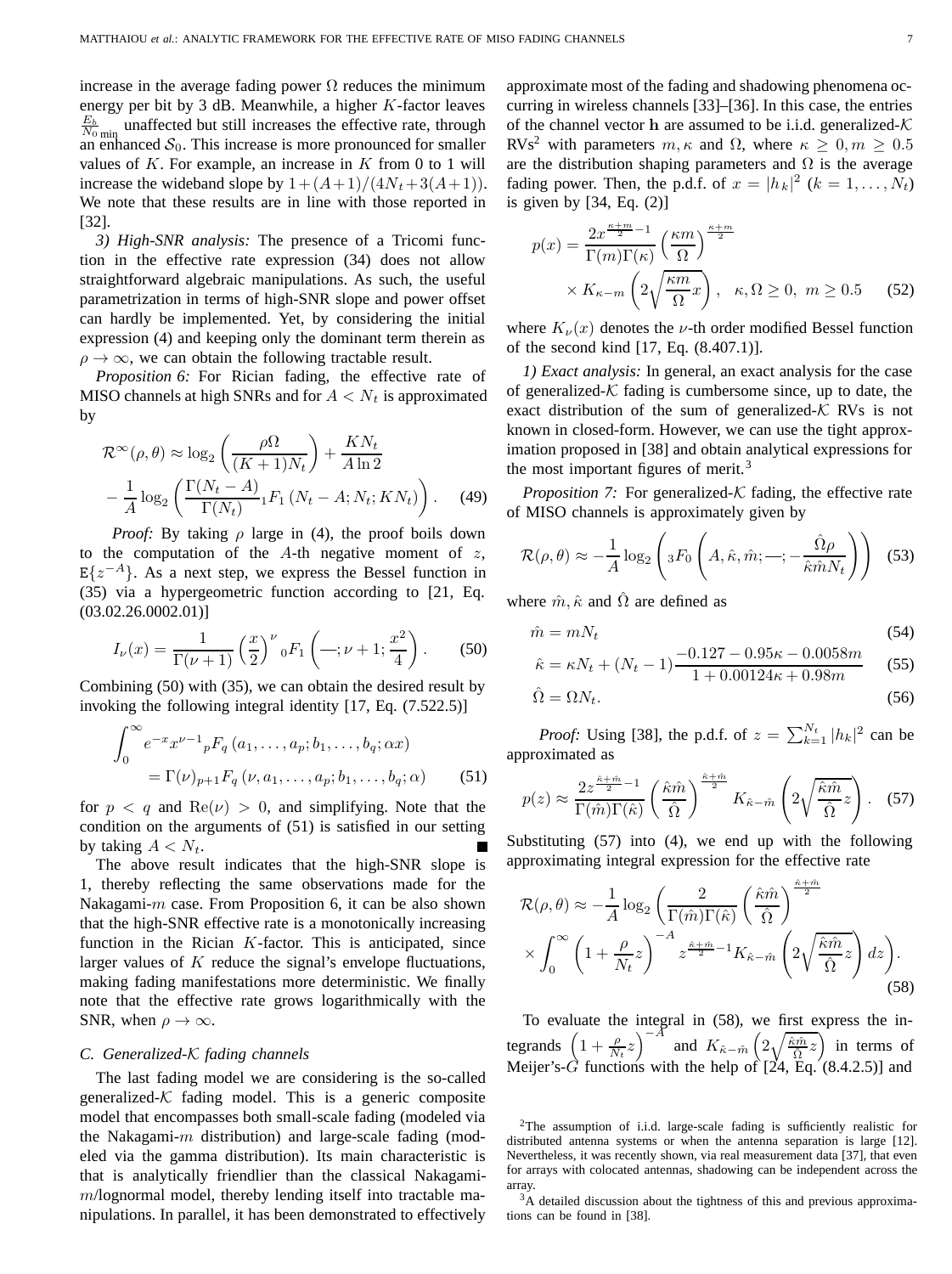[24, Eq. (8.4.23.1)], respectively

$$
\left(1+\frac{\rho}{N_t}z\right)^{-A} = \frac{1}{\Gamma(A)}G_{1,1}^{1,1}\left[\frac{\rho}{N_t}z\Big|^{1-A}\right]
$$
(59)

$$
K_{\hat{\kappa}-\hat{m}}\left(2\sqrt{\frac{\hat{\kappa}\hat{m}}{\hat{\Omega}}z}\right) = \frac{1}{2}G_{0,2}^{2,0}\left[\frac{\hat{\kappa}\hat{m}}{\hat{\Omega}}z\Big|\underset{z}{\frac{\hat{\kappa}-\hat{m}}{2},-\frac{\hat{\kappa}-\hat{m}}{2}}\right].
$$
 (60)

Then, combining (59), (60) with (58), and using the identity  $[24, Eq. (2.24.1.1)]$ , we obtain

$$
\mathcal{R}(\rho,\theta) \approx -\frac{1}{A} \log_2 \left( \frac{1}{\Gamma(\hat{m})\Gamma(\hat{\kappa})\Gamma(A)} \times G_{3,1}^{1,3} \left[ \frac{\hat{\Omega}\rho}{\hat{\kappa}\hat{m}N_t} \Big|_{1-A,1-\hat{\kappa},1-\hat{m}} 1-\frac{\hat{\kappa}}{2} \right] \right). \tag{61}
$$

Finally, by applying  $[24, Eq. (8.4.51.1)]$  on  $(61)$ , we arrive at the desired result in (53).

*2) Low-SNR analysis:* In the low-SNR regime, one can exploit the independence of the channel entries to obtain exact expressions for the minimum  $\frac{E_b}{N_0}$  and wideband slope  $S_0$ .

*Proposition 8:* For generalized- $K$  fading, the minimum  $\frac{E_b}{N_0}$ and wideband slope  $S_0$  are respectively given by

$$
\frac{E_b}{N_0}_{\text{min}} = \frac{\ln 2}{\Omega} \tag{62}
$$

$$
\mathcal{S}_0 = \frac{2\kappa m N_t}{\kappa m N_t + (A+1)(\kappa + m + 1)}.
$$
 (63)

*Proof:* For the evaluation of the expectations in (22) and  $(23)$ , we use the standard expression for the *n*-th order moment of a generalized-K RV with parameters  $m, \kappa, \Omega$ , given by [38, Eq. (4)]:

$$
\mathbf{E}\left\{ \left( |h_k|^2 \right)^n \right\} = \left( \frac{\Omega}{\kappa m} \right)^n \frac{\Gamma(\kappa + n)\Gamma(m + n)}{\Gamma(\kappa)\Gamma(m)}.\tag{64}
$$

With this relationship in our hands, we can easily deduce

$$
\mathbf{E}\left\{\mathbf{h}\mathbf{h}^{\dagger}\right\} = N_t \Omega\tag{65}
$$

$$
\mathbf{E}\left\{(\mathbf{h}\mathbf{h}^{\dagger})^{2}\right\} \stackrel{\text{(43)}}{=} \frac{N_{t}\Omega^{2}}{\kappa m}(\kappa+1)(m+1) + N_{t}(N_{t}-1)\Omega^{2}
$$
\n
$$
= \frac{N_{t}\Omega^{2}}{\kappa m}(\kappa+m+1+\kappa m N_{t}). \tag{66}
$$

Combining  $(22)$ ,  $(23)$  with  $(65)$  and  $(66)$ , we can obtain the desired result after some basic algebra.

Clearly, the minimum  $\frac{E_b}{N_0}$  is identical with that for the Nakagami- $m$  and Rician fading scenarios. At the same time, it is independent of the shaping parameters m and  $\kappa$ . As for the cases of Nakagami- $m$  and Rician fading, we can infer that  $S_0$  is a monotonically decreasing function in A. In addition, it is monotonically increasing in  $\kappa$ , since we have that

$$
\frac{dS_0}{d\kappa} = \frac{2mN_t(A+1)(m+1)}{(\kappa mN_t + (\kappa + m + 1)(A+1))^2} > 0.
$$
 (67)

Note that in the limit  $\kappa \to \infty$ , (63) reduces to (21). This is expected since for  $\kappa \to \infty$ , the generalized-K distribution approximates the Nakagami- $m$  distribution [33]. For the special case of double Rayleigh fading (i.e.  $m = \kappa = 1$ ), that is frequently used in cascaded multipath fading channels [39],



Fig. 5. Simulated effective rate, analytical and high SNR approximations against the SNR for generalized-K fading  $(A = 1.5, m = 2.0, \kappa =$  $1.45, \Omega = 2.5$ ).

(63) simplifies to

$$
S_0 = \frac{2N_t}{N_t + 3(A+1)}.\t(68)
$$

*3) High-SNR analysis:* As for the Rician case, the presence of a hypergeometric function in the effective rate expression (53) renders the high-SNR analysis cumbersome. For this reason, we follow the methodology of Proposition 6 to obtain the following tractable result.

*Proposition 9:* For generalized-K fading, the effective rate of MISO channels at high SNRs and for  $A < \hat{m}$  and  $A < \hat{\kappa}$ is approximated by

$$
\mathcal{R}^{\infty}(\rho,\theta) \approx \log_2\left(\frac{\hat{\Omega}\rho}{\hat{\kappa}\hat{m}N_t}\right) - \frac{1}{A}\log_2\left(\frac{\Gamma(\hat{m}-A)\Gamma(\hat{\kappa}-A)}{\Gamma(\hat{m})\Gamma(\hat{\kappa})}\right).
$$
(69)

*Proof:* By taking  $\rho$  large in (4), we have to compute the A-th negative moment of z,  $E\{z^{-A}\}\$ as follows

$$
E\{z^{-A}\} = \frac{2}{\Gamma(\hat{m})\Gamma(\hat{\kappa})} \left(\frac{\hat{\kappa}\hat{m}}{\hat{\Omega}}\right)^{\frac{\hat{\kappa}+\hat{m}}{2}}
$$

$$
\times \int_0^\infty z^{\frac{\hat{\kappa}+\hat{m}}{2}-A-1} K_{\hat{\kappa}-\hat{m}} \left(2\sqrt{\frac{\hat{\kappa}\hat{m}}{\hat{\Omega}}z}\right) dz \quad (70)
$$

$$
= \left(\frac{\hat{\kappa}\hat{m}}{\hat{\Omega}}\right)^A \frac{\Gamma(\hat{m} - A)\Gamma(\hat{\kappa} - A)}{\Gamma(\hat{m})\Gamma(\hat{\kappa})}
$$
(71)

where from (70) to (71) we have used the integration relationship [17, Eq. (6.561.16)] and thereafter simplified. Note that the condition for this integration relationship requires  $A < \hat{m}$ and  $A < \hat{\kappa}$ .

As for the previous fading models, the slope of the effective rate at high SNRs is equal to 1. We finally note that for the particular case  $A = 1$ , (69) simplifies to

$$
\mathcal{R}^{\infty}(\rho,\theta) \approx \log_2\left(\frac{\hat{\Omega}\rho\left(\hat{m}-1\right)\left(\hat{\kappa}-1\right)}{\hat{\kappa}\hat{m}N_t}\right) \tag{72}
$$

which indicates the beneficial impact of  $\hat{\kappa}, \hat{m}$ , due to the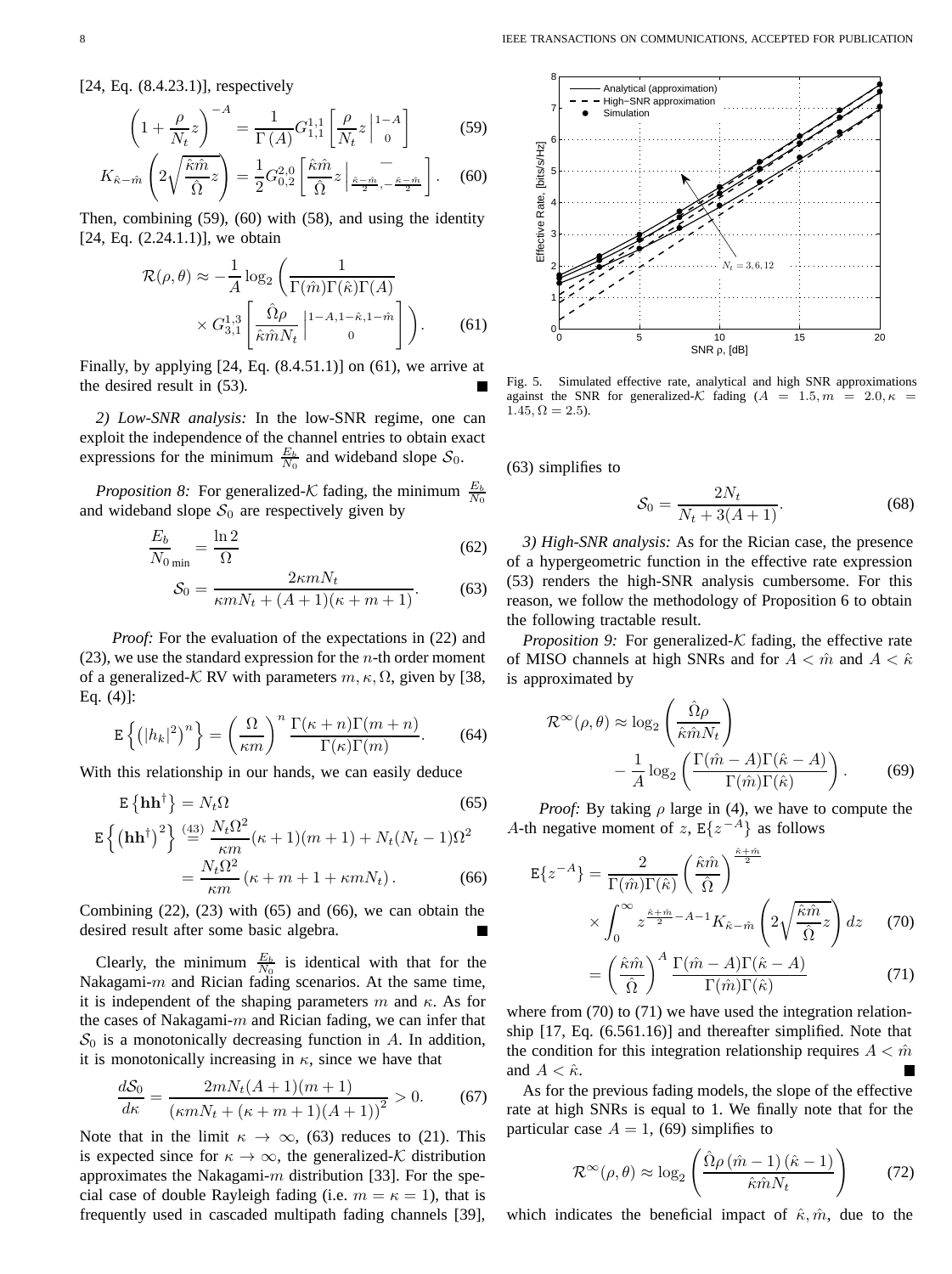reduced fading fluctuations [33], [34].

In Fig. 5, the simulated effective rate is plotted along with the approximating expression for the exact effective rate (53) and the high-SNR approximation in (69). We consider different MISO configurations by increasing the number of transmit antennas  $N_t$ . It is easily seen that the approximation for the exact rate is remarkably tight for all the considered cases and values of SNR, while its tightness is slightly improved for larger  $N_t$ . This validates that the approximation of [38] can accurately model the p.d.f. of the sum of generalized- $K$  RVs. On similar grounds, the high-SNR approximation becomes exact around 15 dB. We also observe that an increase in  $N_t$ tends to increase the effective rate, albeit the relative difference between the curves gets steadily smaller.

#### IV. CONCLUSION

A plethora of emerging applications, such as VoIP and mobile computing, impose stringent delay constraints that have to be appropriately accounted for, using a suitable metric. Unfortunately, the classical notion of Shannon's ergodic capacity fails to do so. Hence, the concept of effective rate arises which can efficiently characterize communication systems in terms of data rate, delay and delay-violation probability. Yet, most studies reported in this context consider the tractable case of Rayleigh fading channels.

In this paper, a detailed effective rate analysis of MISO systems was presented. In particular, we considered three popular fading models, namely Nakagami-m, Rician and generalized- $K$ , which have been exhaustively used in the performance analysis of wireless communication systems. For the considered models, new analytical expressions for the exact effective rate were derived that extend and complement previous results on Rayleigh fading channels. Moreover, we elaborated on the asymptotically low and high-SNR regimes for which simple, closed-form expressions were deduced. By doing so, we were able to obtain additional physical insights into the implications of several parameters (e.g. fading parameters, number of antennas, delay constraints) on the system performance. As a final remark, we highlight the fact that the presented analysis can be extended to other fading models of interest, e.g. Weibull,  $\eta - \mu$ , and  $\kappa - \mu$  [40].

#### APPENDIX A PROOF OF PROPOSITION 3

The proof relies on the asymptotic properties of Tricomi hypergeometric functions. In particular, with the aid of [18, Eq. (13.5.6)–(13.5.12)], the expressions given in (73) hold for the asymptotic behavior of  $U(\cdot)$  in (6).

In order to derive the high-SNR slope, we start from (29) and follow the methodology of  $[10]$ , yielding  $(74)$ – $(77)$  at the bottom of the page. Combining (73) with (77), we can obtain the result in (30) after some simplifications and using the fundamental properties of limits. Likewise, the expressions for the high-SNR power offset  $\mathcal{L}_{\infty}$  in (31) are obtained via the definition in (29) and (73). This concludes the proof.

#### **REFERENCES**

- [1] D. Gesbert, M. Kountouris, R. W. Heath, Jr., C.-B. Chae, and T. Salzer, "Shifting the MIMO paradigm: From single user to multiuser communications," *IEEE Signal Process. Mag.*, vol. 24, no. 5, pp. 36– 46, Oct. 2007.
- [2] D. Wu and R. Negi, "Effective capacity: A wireless link model for support of quality of service," *IEEE Trans. Wireless Commun.*, vol. 2, no. 4, pp. 630–643, July 2003.
- [3] J. Tang and X. Zhang, "Quality-of-service driven power and rate adaptation over wireless links," *IEEE Trans. Wireless Commun.*, vol. 6, no. 8, pp. 3058–3068, Aug. 2007.
- [4] —, "Quality-of-service driven power and rate adaptation for multichannel communications over wireless links," *IEEE Trans. Wireless Commun.*, vol. 6, no. 12, pp. 4349–4360, Dec. 2007.
- [5] L. Liu, P. Parag, J. Tang, W.-Y. Chen, and J.-F. Chamberland, "Resource allocation and quality of service evaluation for wireless communication systems using fluid models," *IEEE Trans. Inf. Theory*, vol. 53, no. 5, pp. 1767–1777, May 2007.
- [6] L. Liu, P. Parag, and J.-F. Chamberland, "Quality of service analysis for wireless user-cooperation networks," *IEEE Trans. Inf. Theory*, vol. 53, no. 10, pp. 3833–3842, Oct. 2007.

$$
\lim_{\rho \to \infty} U\left(mN_t; mN_t + 1 - A; \frac{mN_t}{\Omega \rho}\right) = \begin{cases} \frac{\Gamma(mN_t - A)}{\Gamma(mN_t)} \left(\frac{mN_t}{\Omega \rho}\right)^{A - mN_t}, & A < mN_t\\ \frac{\ln\left(\frac{\Omega \rho}{mN_t}\right) - \psi(mN_t) - 2\gamma}{\Gamma(mN_t)}, & A = mN_t\\ \frac{\Gamma(A - mN_t)}{\Gamma(A)}, & A > mN_t. \end{cases}
$$
(73)

$$
S_{\infty} = \lim_{\rho \to \infty} \frac{\mathcal{R}(\rho, \theta)}{\log_2 \rho}
$$
(74)

$$
= \lim_{\rho \to \infty} \frac{\log_2 \rho}{A \log_2 \rho} - \lim_{\rho \to \infty} \frac{\frac{1}{A} \log_2 \left( \rho \int_0^\infty (1 + \frac{\rho}{N_t} z)^{-A} p(z) dz \right)}{\log_2 \rho} \tag{75}
$$

$$
\stackrel{\text{(6)}}{=} \frac{1}{A} - \lim_{\rho \to \infty} \frac{\frac{1}{A} \log_2 \left( \rho^{-mN_t + 1} \left( \frac{mN_t}{\Omega} \right)^{mN_t} U \left( mN_t; mN_t + 1 - A; \frac{mN_t}{\Omega \rho} \right) \right)}{\log_2 \rho} \tag{76}
$$

$$
= \frac{mN_t}{A} - \lim_{\rho \to \infty} \frac{\frac{1}{A} \log_2 \left( \left( \frac{mN_t}{\Omega} \right)^{mN_t} U \left( mN_t; mN_t + 1 - A; \frac{mN_t}{\Omega \rho} \right) \right)}{\log_2 \rho}.
$$
(77)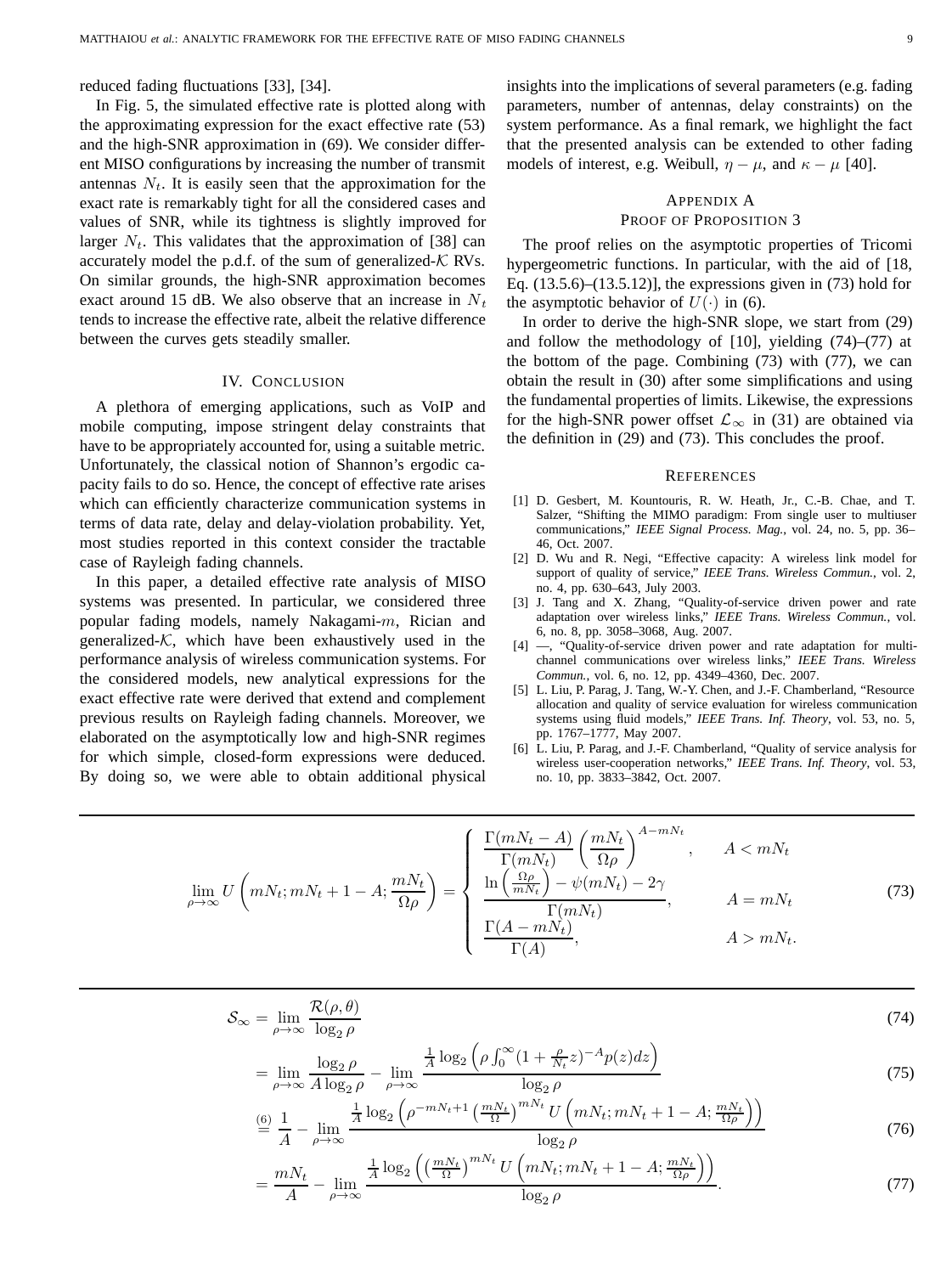- [7] M. C. Gursoy, D. Qiao, and S. Velipasalar, "Analysis of energy efficiency in fading channels under QoS constrains," *IEEE Trans. Wireless Commun.*, vol. 8, no. 8, pp. 4252–4263, Aug. 2009.
- [8] L. Liu and J.-F. Chamberland, "On the effective capacity of multiantenna Gaussian channels," in *Proc. IEEE Int. Sym. Inf. Theory (ISIT)*, Toronto, ON, July 2008, pp. 2583–2587.
- [9] E. A. Jorswieck, R. Mochaourab, and M. Mittelbach, "Effective capacity maximization in multi-antenna channels with covariance feedback," in *Proc. IEEE Int. Conf. Commun. (ICC)*, Dresden, Germany, June 2009.
- [10] M. C. Gursoy, "MIMO wireless communications under statistical queueing constrains," *IEEE Trans. Inf. Theory*, vol. 57, no. 9, pp. 5897–5917, Sept. 2011.
- [11] C. Zhong, T. Ratnarajah, K.-K. Wong, and M.-S. Alouini, "Effective capacity of correlated MISO channels," in *Proc. IEEE Int. Conf. Commun. (ICC)*, Kyoto, Japan, June 2011.
- [12] M. K. Simon and M.-S. Alouini, *Digital Communication over Fading Channels*, 2nd Ed., NY, John Wiley & Sons, 2005.
- [13] M. Nakagami, "The  $m$ -distribution-A general formula of intensity distribution of rapid fading," in *Statistical Methods in Radio Wave Propagation*, W. C. Hoffman Ed., pp. 3–36, Oxford, U.K.: Pergamon, 1960.
- [14] H. Suzuki, "A statistical model for urban radio propagation," *IEEE Trans. Commun.*, vol. 25, no. 7, pp. 673–680, May 1974.
- [15] A. U. Sheikh, M. Handforth, and M. Abdi, "Indoor mobile radio channel at 946 MHz: Measurements and modeling," in *Proc. IEEE Veh. Technol. Conf. (VTC)*, Secaucus, NJ, May 1993, pp. 73–76.
- [16] M. Matthaiou, D. I. Laurenson, and J. S. Thompson, "A MIMO channel model based on the Nakagami-faded spatial eigenmodes," *IEEE Trans. Ant. Propag.*, vol. 56, no. 5, pp. 1494–1497, May 2008.
- [17] I. S. Gradshteyn and I. M. Ryzhik, *Table of Integrals, Series, and Products*, Seventh Ed. Academic Press, San Diego, 2007.
- [18] M. Abramowitz and I. A. Stegun, *Handbook of Mathematical Functions with Formulas, Graphs, and Mathematical Tables*, Ninth Ed., NY, Dover, 1970.
- [19] M. Evans, N. Hastings, and B. Peacock, *Statistical Distributions*, 3rd ed. NY: Wiley, 2000.
- [20] M. Kang and M.-S. Alouini, "Capacity of MIMO Rician channels," *IEEE Trans. Wireless Commun.*, vol. 5, no. 1, pp. 112–122, Jan. 2006.
- [21] Wolfram, "The Wolfram functions site," [Online]. Available: http:// functions.wolfram.com, 2012.
- [22] H. Shin and J. Lee, "Capacity of multiple-antenna fading channels: Spatial fading correlation, double scattering, and keyhole," *IEEE Trans. Inf. Theory*, vol. 49, no. 10, pp. 2636–2647, Oct. 2003.
- [23] C. Zhong, M. Matthaiou, G. K. Karagiannidis, and T. Ratnarajah, "Generic ergodic capacity bounds for fixed-gain AF dual-hop relaying systems," *IEEE Trans. Veh. Technol.*, vol. 60, no. 8, pp. 3814–3824, Oct. 2011.
- [24] A. P. Prudnikov, Y. A. Brychkov, and O. I. Marichev, *Integrals and Series, Volume 3: More Special Functions.* NY: Gordon and Breach, 1990.
- [25] S. Verdú, "Spectral efficiency in the wideband regime," *IEEE Trans. Inf. Theory*, vol. 48, no. 6, pp. 1319–1343, June 2002.
- [26] C. Zhong, S. Jin, T. Ratnarajah, and K.-K. Wong, "On the capacity of non-uniform phase MIMO Nakagami-m fading channels," *IEEE Commun. Lett.*, vol. 14, no. 6, pp. 536–538, June 2010.
- [27] S. Shamai (Shitz) and S. Verdú, "The impact of frequency-flat fading on the spectral efficiency of CDMA," *IEEE Trans. Inf. Theory*, vol. 47, no. 4, pp. 1302–1327, May 2001.
- [28] A. Lozano, A. M. Tulino, and S. Verdú, "High-SNR power offset in multiantenna communications," *IEEE Trans. Inf. Theory*, vol. 51, no. 12, pp. 4134–4151, Dec. 2005.
- [29] K. A. Stewart, G. P. Labedz, and K. Sohrabi, "Wideband channel measurements at 900 MHz," in *Proc. IEEE Veh. Technol. Conf. (VTC)*, Chicago, July 1995, pp. 236–240.
- [30] R. Bultitude, S. A. Mahmoud, and W. A. Sullivan, "A comparison of indoor radio propagation characteristics at 910 MHz and 1.75 GHz," *IEEE J. Sel. Areas Commun.*, vol. 7, no. 1, pp. 20–30, Jan. 1989.
- [31] J. Hu and N. C. Beaulieu, "Accurate closed-form approximations to Ricean sum distributions and densities," *IEEE Commun. Lett.*, vol. 9, no. 2, pp. 133–135, Feb. 2005.
- [32] A. Lozano, A. M. Tulino, and S. Verdú, "Multiple-antenna capacity in the low-power regime," *IEEE Trans. Inf. Theory*, vol. 49, no. 10, pp. 2527–2544, Oct. 2003.
- [33] P. M. Shankar, "Error rates in generalized shadowed fading channels," *Wireless Pers. Commun.*, vol. 28, no. 3, pp. 233–238, Feb. 2004.
- [34] P. S. Bithas, N. C. Sagias, P. T. Mathiopoulos, G. K. Karagiannidis, and A. A. Rontogiannis, "On the performance analysis of digital

communications over generalized-K fading channels," *IEEE Commun. Lett.*, vol. 10, no. 5, pp. 353–355, May 2006.

- [35] A. Laourine, M.-S. Alouini, S. Affes, and A. Stéphenne, "On the capacity of generalized-K fading channels," *IEEE Trans. Wireless Commun.*, vol. 7, no. 7, pp. 2441–2445, July 2008.
- [36] M. Matthaiou, N. D. Chatzidiamantis, G. K. Karagiannidis, and J. A. Nossek, "On the capacity of generalized- $K$  fading MIMO channels," *IEEE Trans. Signal Process.*, vol. 58, no. 11, pp. 5939–5944, Nov. 2010.
- [37] S. Payami and F. Tufvesson, "Channel measurements and analysis for very large array systems at 2.6 GHz," in *Proc. Europ. Conf. Anten. Propag. (EuCAP)*, Prague, Czech Republic, Mar. 2012.
- [38] N. D. Chatzidiamantis and G. K. Karagiannidis, "On the distribution of the sum of gamma-gamma variates and applications in RF and optical wireless communications," *IEEE Trans. Commun.*, vol. 59, no. 5, pp. 1298–1308, May 2011.
- [39] M. Uysal, "Diversity analysis of space-time coding in cascaded Rayleigh fading channels," *IEEE Commun. Lett.*, vol. 10, no. 3, pp. 165–167, Mar. 2006.
- [40] D. B. da Costa and M. D. Yacoub, "Accurate approximation to the sum of generalized random variables and applications in the performance analysis of diversity systems," *IEEE Trans. Commun.*, vol. 57, no. 5, pp. 1271-1274, May 2009.



**Michail Matthaiou** (S'05–M'08) was born in Thessaloniki, Greece in 1981. He obtained the Diploma degree (5 years) in Electrical and Computer Engineering from the Aristotle University of Thessaloniki, Greece in 2004. He then received the M.Sc. (with distinction) in Communication Systems and Signal Processing from the University of Bristol, U.K. and Ph.D. degrees from the University of Edinburgh, U.K. in 2005 and 2008, respectively. From September 2008 through May 2010, he was with the Institute for Circuit Theory and Signal

Processing, Munich University of Technology (TUM), Germany working as a Postdoctoral Research Associate. In June 2010, he joined Chalmers University of Technology, Sweden as an Assistant Professor and in 2011 he was awarded the Docent title. His research interests span signal processing for wireless communications, random matrix theory and multivariate statistics for MIMO systems, and performance analysis of fading channels.

Dr. Matthaiou is the recipient of the 2011 IEEE ComSoc Young Researcher Award for the Europe, Middle East and Africa Region and a co-recipient of the 2006 IEEE Communications Chapter Project Prize for the best M.Sc. dissertation in the area of communications. He was an Exemplary Reviewer for IEEE COMMUNICATIONS LETTERS for 2010. He has been a member of Technical Program Committees for several IEEE conferences such as GLOBECOM, DSP, etc. He currently serves as an Associate Editor for the IEEE TRANSACTIONS ON COMMUNICATIONS, IEEE COMMUNICATIONS LETTERS and as a Lead Guest Editor of the special issue on "Large-scale multiple antenna wireless systems" of the IEEE JOURNAL ON SELECTED AREAS IN COMMUNICATIONS. He is an associate member of the IEEE Signal Processing Society SPCOM technical committee.